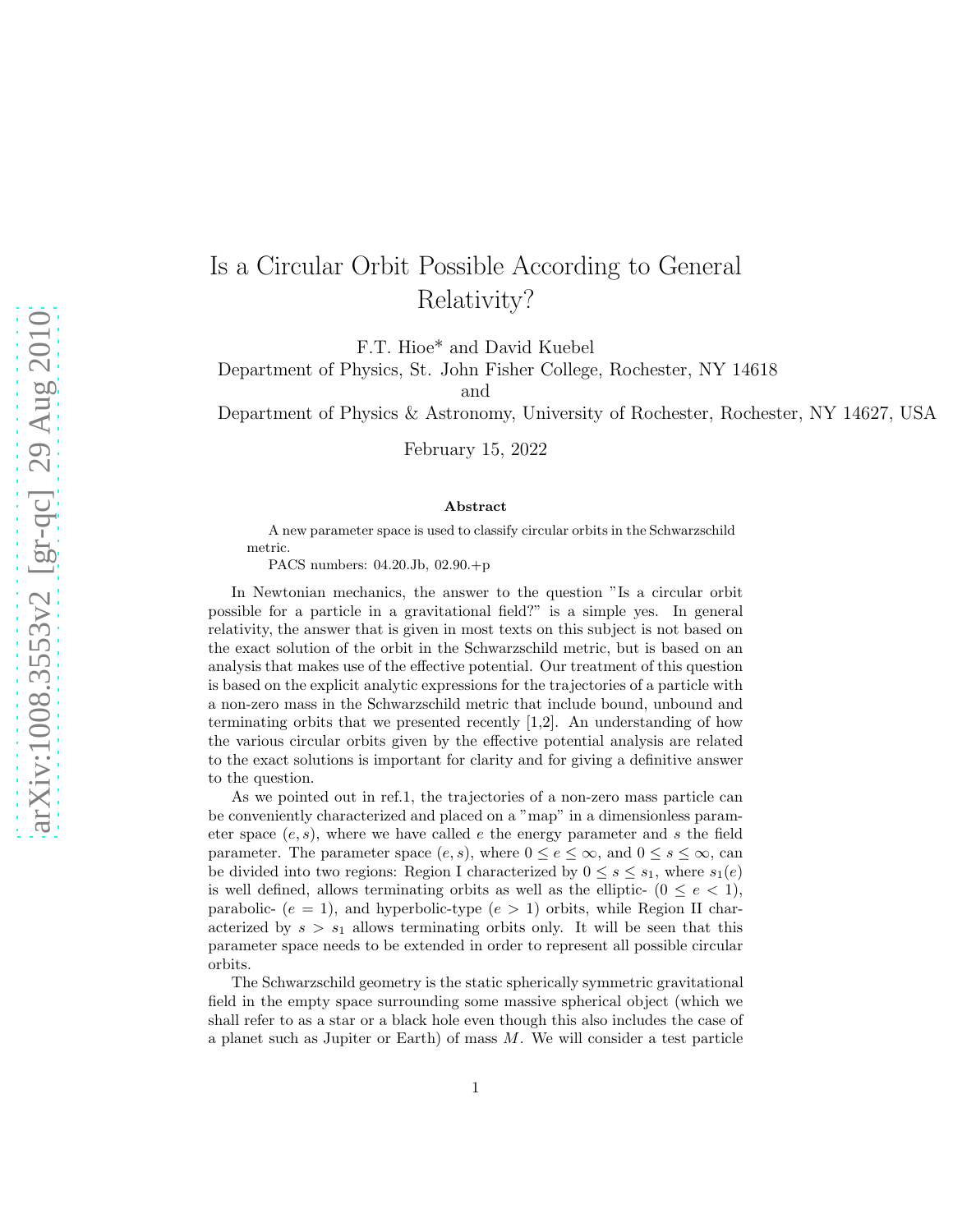(which can be a spacecraft, an asteroid, or a planet), with its position relative to the star or black hole described in the spherical coordinates  $r, \theta, \phi$ , moving in the equatorial plane  $\theta = \pi/2$ . Let E be the total energy of the particle in its orbit and  $m_0$  its rest mass, and define

$$
\kappa \equiv \frac{E}{m_0 c^2}.\tag{1}
$$

Let

$$
h \equiv r^2 \dot{\phi},\tag{2}
$$

which can be identified as the angular momentum per unit rest mass of the particle, and where the derivative · represents  $d/d\tau$  and  $\tau$  is the proper time along the path. The Schwarzschild radius  $\alpha$  is defined by

·

$$
\alpha \equiv \frac{2GM}{c^2},\tag{3}
$$

where  $G$  is the universal gravitation constant, and  $c$  is the speed of light. Making the substitution

$$
u = \frac{1}{r},\tag{4}
$$

the 'combined' energy equation [3]

$$
r^{2} + \frac{h^{2}}{r^{2}} \left(1 - \frac{\alpha}{r}\right) - \frac{c^{2} \alpha}{r} = c^{2} (\kappa^{2} - 1)
$$
 (5)

together with eq.(2) can be expressed as

$$
\left(\frac{du}{d\phi}\right)^2 + u^2 = \frac{c^2(\kappa^2 - 1)}{h^2} + \frac{c^2\alpha}{h^2}u + \alpha u^3.
$$
 (6)

As shown in ref.1, it is more convenient to work with the dimensionless parameter U defined by

$$
U = \frac{1}{4} \left( \frac{\alpha}{r} - \frac{1}{3} \right),\tag{7}
$$

in terms of which eq.(6) can be expressed as

$$
\left(\frac{dU}{d\phi}\right)^2 = 4U^3 - g_2U - g_3,\tag{8}
$$

where

$$
g_2 = \frac{1}{12} - s^2,
$$
  
\n
$$
g_3 = \frac{1}{216} - \frac{1}{12}s^2 + \frac{1}{4}(1 - e^2)s^4,
$$
\n(9)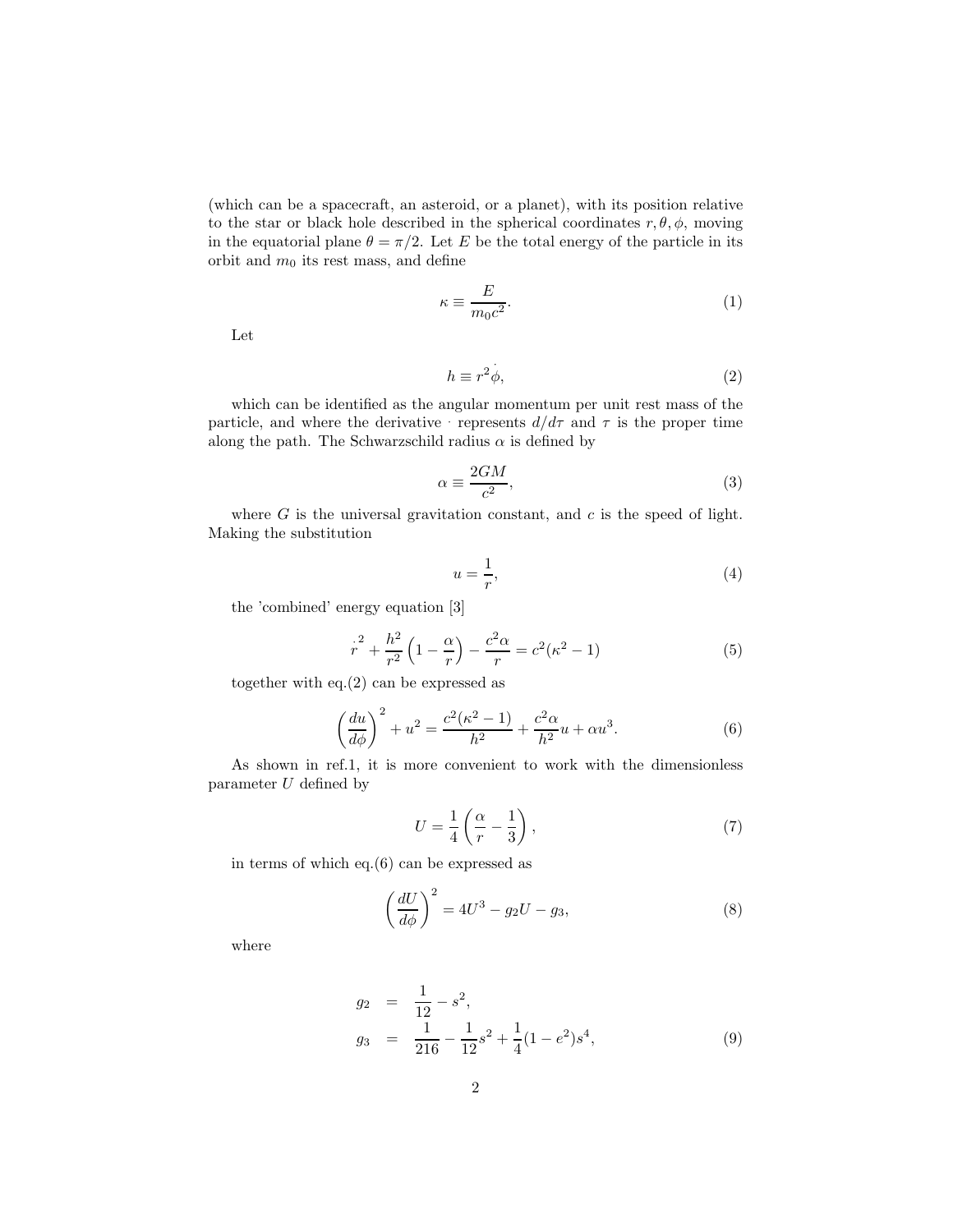and where the dimensionless parameter

$$
e = \left[1 + \frac{h^2 c^2 (\kappa^2 - 1)}{(GM)^2}\right]^{1/2} \tag{10}
$$

that ranges from 0 to  $\infty$  is called the energy eccentricity parameter or simply the energy parameter, and the dimensionless parameter

$$
s = \frac{GM}{hc} \tag{11}
$$

that ranges from 0 to  $\infty$  is called the gravitational field parameter or simply the field parameter. It is seen that the energy parameter  $e$  actually depends on the energy, the gravitational field, and the angular momentum of the particle, and the field parameter s depends on the gravitational field and the angular momentum of the particle, but not on the energy.

The parameter space in our work presented in refs.1 and 2 was confined to  $e \geq 0$  and  $s \geq 0$ . General relativity in fact allows an extended parameter space that includes  $e^2 < 0$ . Let us first note what  $e^2 \ge 0$  and  $e^2 < 0$  mean physically. From eqs.(2), (5), and (10), we find that  $e^2 \ge 0$  or  $\lt 0$  respectively imply

$$
r^{2} + \left(r\phi - \frac{GM}{r^{2}\phi}\right)^{2} \geq or < \frac{2GM}{c^{2}}r\phi^{2}.
$$

The right-hand side of the above inequalities is 0 in the Newtonian limit, and thus it is important to note that while the parameter space  $e^2 \ge 0$  has its Newtonian correspondence, the "extended" space characterized by  $e^2 < 0$  does not have a Newtonian correspondence. In the following discussion, we shall first confine our results to the parameter space  $e \geq 0$ , and then discuss the additional results from those that include the extended parameter space.

The discriminant  $\Delta$  of the cubic equation

$$
4U^3 - g_2U - g_3 = 0\tag{12}
$$

is defined by

$$
\Delta = 27g_3^2 - g_2^3 \tag{13}
$$

and divides the parameter space  $(e, s)$  for  $e \geq 0$  and  $s \geq 0$  into two regions: Region I corresponding to  $\Delta \leq 0$  covers the values of the field parameter  $0 \leq$  $s \leq s_1$ , and Region II corresponding to  $\Delta > 0$  covers the values of  $s > s_1$ , where  $s_1$  as a function of e is given by [1]

$$
s_1^2 = \frac{1 - 9e^2 + \sqrt{(1 - 9e^2)^2 + 27e^2(1 - e^2)^2}}{27(1 - e^2)^2},\tag{14}
$$

for  $e \neq 1$ , and  $s_1^2 = 1/16$  for  $e = 1$ . We note that the parameter value  $s_1$ that characterizes the (upper) boundary of Region I decreases very little from  $s_1 = (2/27)^{1/2} = 0.272165$ .. for  $e = 0$  to  $s_1 = 1/4 = 0.250000$  for  $e = 1$ , but that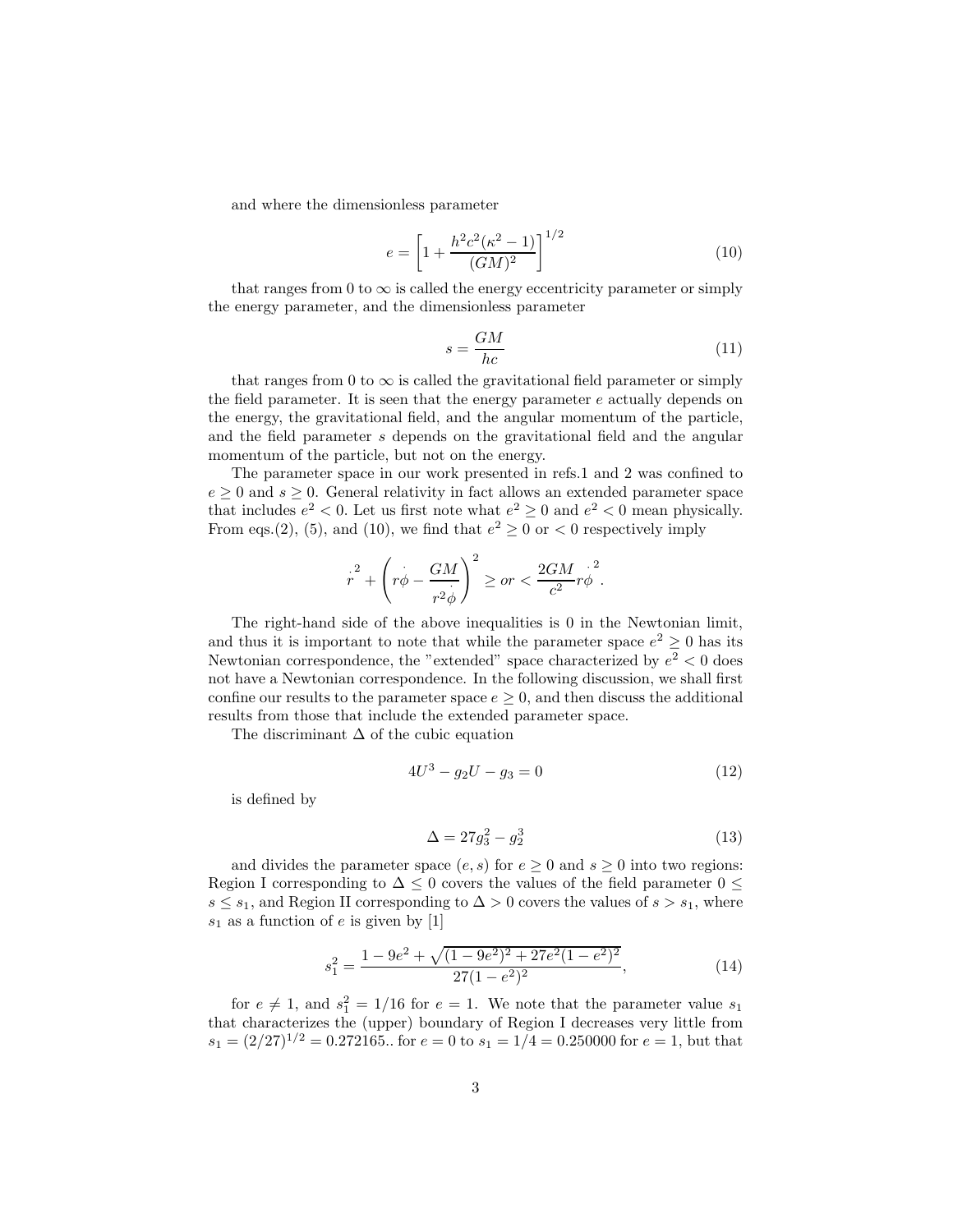it decreases more quickly as e increases beyond 1 and  $s_1^2 \rightarrow (\sqrt{27}e)^{-1} \rightarrow 0$  as  $e \rightarrow \infty$  [4]. Region I has terminating and non-terminating orbits that include bound (for  $0 \le e < 1$ ) and unbound orbits (for  $e \ge 1$ ), and Region II has terminating orbits only.

In Region I ( $\Delta \leq 0$ ), the three roots of the cubic equation (13) are all real. We call the three roots  $e_1, e_2, e_3$  and order them so that  $e_1 > e_2 > e_3$ . Define a dimensionless distance q measured in units of the Schwarzschild radius  $\alpha$  by

$$
q \equiv \frac{r}{\alpha},\tag{15}
$$

which is related to  $U$  of eq.(7) by

$$
\frac{1}{q} = \frac{1}{3} + 4U.\tag{16}
$$

The equation for the non-terminating orbits in Region I, bound and unbound, and for  $0 \le e \le \infty$ , is given in terms of Jacobian elliptic functions [5] of modulus  $k$  by

$$
\frac{1}{q} = \frac{1}{3} + 4e_3 + 4(e_2 - e_3)sn^2(\gamma\phi, k),\tag{17}
$$

where  $e_1 > e_2 \ge U > e_3$  [6]. The constant  $\gamma$  appearing in the argument and the modulus  $k$  of the Jacobian elliptic functions are given in terms of the three roots of the cubic equation (12) by

$$
\gamma = (e_1 - e_3)^{1/2}, \nk^2 = \frac{e_2 - e_3}{e_1 - e_3},
$$
\n(18)

and the roots  $e_1, e_2, e_3$  are given by

$$
e_1 = 2\left(\frac{g_2}{12}\right)^{1/2} \cos\left(\frac{\theta}{3}\right),
$$
  
\n
$$
e_2 = 2\left(\frac{g_2}{12}\right)^{1/2} \cos\left(\frac{\theta}{3} + \frac{4\pi}{3}\right),
$$
  
\n
$$
e_3 = 2\left(\frac{g_2}{12}\right)^{1/2} \cos\left(\frac{\theta}{3} + \frac{2\pi}{3}\right),
$$
\n(19)

where

$$
\cos \theta = g_3 \left(\frac{27}{g_2^3}\right)^{1/2}.
$$
 (20)

The modulus k of the elliptic functions has a range  $0 \leq k^2 \leq 1$  as  $\theta$  varies from 0 to  $\pi$ . The period of  $sn^2(\gamma\phi, k)$  is  $2K(k)$ , where  $K(k)$  is the complete elliptic integral of the first kind [5]. For  $k = 0$ ,  $sn(x, 0) = \sin x$ ,  $cn(x, 0) = \cos x$ ,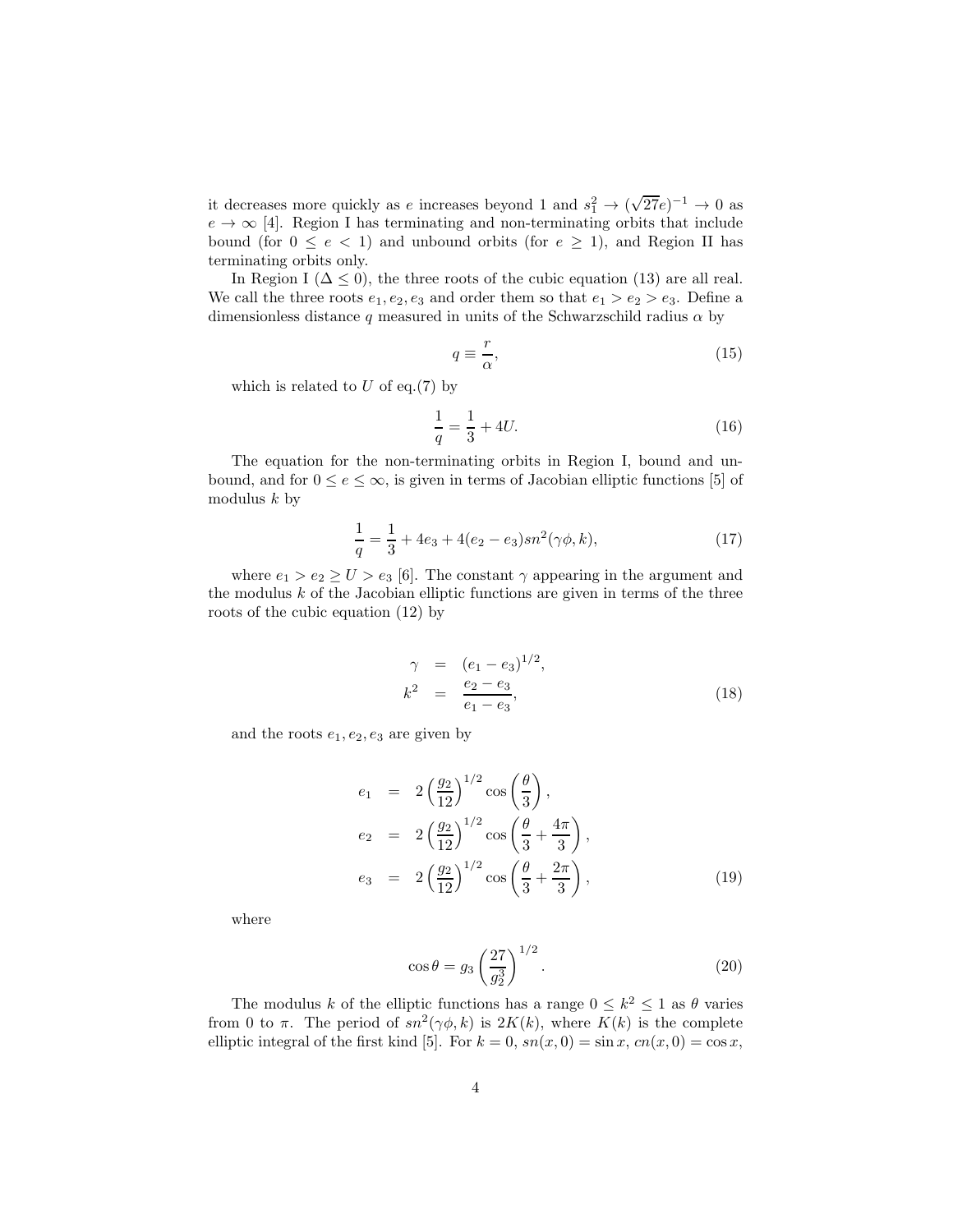$dn(x,0) = 1$ , and for  $k^2 = 1$ ,  $sn(\gamma\phi,1) = \tanh(\gamma\phi)$ ,  $cn(\gamma\phi,1) = dn(\gamma\phi,1) =$ sec  $h(\gamma\phi)$ . As  $k^2$  increases from 0 to 1,  $K(k)$  increases from  $\pi/2$  to  $\infty$ .

The orbits given by eq.(17) for  $0 \le e < 1$ ,  $e = 1$ , and  $e > 1$  will be referred to as the elliptic-, parabolic- and hyperbolic-type orbits respectively, even though their shapes can differ greatly from the conic sections that arise in Newtonian mechanics, as shown in ref.1. They correspond to the cases for which  $0 \le \kappa^2 < 1$ ,  $\kappa^2 = 1$ , and  $\kappa^2 > 1$  respectively, where  $\kappa$  is defined by eq.(1).

For the elliptic-type  $(0 \le e < 1)$  orbit, the distance r of the planet from the center of the star or black hole assumes the same value when its polar angle  $\phi$ increases from  $\phi$  to  $\phi + 2K/\gamma$ . Comparing this with the increase of  $\phi$  from  $\phi$  to  $\phi + 2\pi$  in one revolution for the planet, the precession angle is the difference of the two and is given by

$$
\Delta \phi = \frac{2K(k)}{\gamma} - 2\pi.
$$
\n(21)

For  $k^2$  close to the value 1, the particle can make many revolutions around the star or black hole before assuming a distance equal to its initial distance.

The maximum distance  $r_{\text{max}}$  (for  $0 \le e \le 1$ ) of the particle from the star or black hole and the minimum distance  $r_{\min}$  (for  $0 \le e \le \infty$ ) of the particle from the star or black hole, or their corresponding dimensionless forms  $q_{\text{max}}$  $(= r_{\text{max}}/\alpha)$  and  $q_{\text{min}}$   $(= r_{\text{min}}/\alpha)$ , are obtained from eq.(17) when  $\gamma \phi = 0$  and when  $\gamma \phi = K(k)$  respectively, and they are given by

$$
\frac{1}{q_{\text{max}}} = \frac{1}{3} + 4e_3,\tag{22}
$$

and

$$
\frac{1}{q_{\min}} = \frac{1}{3} + 4e_2.
$$
 (23)

In contrast to the energy eccentricity  $e$  defined by eq.(10), the true eccentricity  $\varepsilon$  of the elliptic- and parabolic-type type  $(0 \le e \le 1)$  orbit given by eq.(17) is defined by

$$
\varepsilon = \frac{r_{\text{max}} - r_{\text{min}}}{r_{\text{max}} + r_{\text{min}}} = \frac{q_{\text{max}} - q_{\text{min}}}{q_{\text{max}} + q_{\text{min}}} = \frac{e_2 - e_3}{1/6 + e_2 + e_3},\tag{24}
$$

and the true eccentricity  $\varepsilon$  coincides with the eccentricity e only when  $s = 0$  for  $0 \le e < 1$  ( $\varepsilon = 1$  when  $e = 1$  for all values of s). The relationship between e and  $\varepsilon$  was exhibited in ref.1.

We now describe in some detail two special cases (i)  $k^2 \approx 0$  and (ii)  $k^2 = 1$ which relate to the possibility of circular orbits for the parameter space being considered ( $e \geq 0$ ).

(i) The special case of  $k^2 \simeq 0$ .

First we note that if  $k^2 = 0$  exactly, then it follows from eqs.(18) and (19) that this requires  $\theta = 0$ , and thus  $e_1 = 2(g_2/12)^{1/2}$ ,  $e_2 = e_3 = -(g_2/12)^{1/2}$ , and from eq.(20) that s = 0, from eq.(13) that  $\Delta = 0$ , and from eq.(24) that  $\varepsilon = 0$ .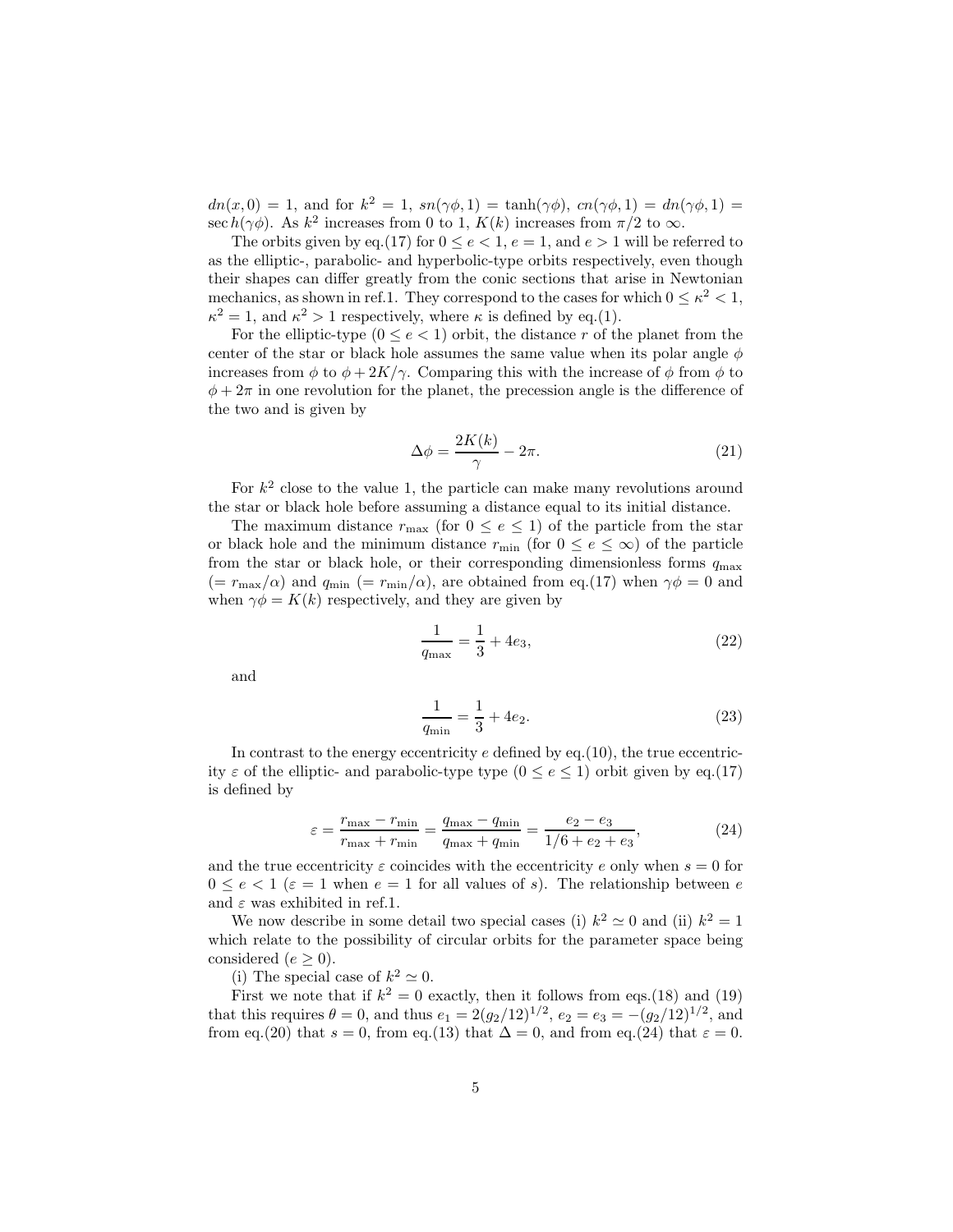Thus we find  $e_1 = 1/6$ ,  $e_2 = e_3 = -1/12$ , and  $\gamma = 1/2$ . Because  $s = 0$  implies zero gravitational field, it is important to recognize that the classical Newtonian case corresponds to the case of  $s \simeq 0$  and  $k^2 \simeq 0$ , and not  $s = 0$  and  $k^2 = 0$ exactly.

Consider the Newtonian limit  $s \simeq 0$  and  $k^2 \simeq 0$ . The constant  $c^2(\kappa^2 - 1)$ which is  $< 0$  for a bound orbit and  $\geq 0$  for an unbound orbit, can be identified with  $2E_0/m$  in the Newtonian limit, where  $E_0$  is the sum of the kinetic and potential energies and is  $\lt 0$  for a bound orbit, and is  $\geq 0$  for an unbound orbit, and m is the mass of the particle (which approaches  $m_0$ ). In this limit we therefore obtain

$$
e \simeq \left[1 + \frac{2E_0 h^2}{m(GM)^2}\right]^{1/2},
$$

and eq.(17) reduces to the corresponding Newtonian orbits given by

$$
\frac{1}{r} \simeq \frac{GM}{h^2} (1 - e \cos \phi)
$$

for  $e > 0$ , while the case for  $e = 0$  will be analyzed more carefully below. We note that, just like the Newtonian orbit equation above for which the cases  $0 \le e < 1$  and  $e \ge 1$  give rise to bound (elliptic) and unbound (parabolic and hyperbolic) orbits, the single analytic expression represented by eq.(17) with the same criteria for e gives rise to precessing bound (elliptic-type) and unbound (parabolic- and hyperbolic-type) orbits. We should also note that in general relativity a second parameter s with a range  $0 \leq s \leq s_1$ , where  $s_1$  is given by eq.(14), is needed, for these three types of orbits to be realized. For the case  $s > s_1$ , all orbits are terminating.

We now consider the Newtonian limit characterized by very small values of s and  $k^2$  for the case  $e = 0$  more precisely. Setting  $e = 0$  in  $g_3$  in eq.(9) and using eq.(20), the expansion of  $\cos \theta$  is found to be

$$
\cos \theta = 1 - 2^2 \cdot 3^3 s^6 - 2 \cdot 3^5 \cdot 5 s^8 - \dots \tag{25}
$$

from which we find

$$
\theta = 2 \cdot 3\sqrt{2 \cdot 3} s^3 \left( 1 + \frac{3^2 \cdot 5}{2^2} s^2 + \dots \right). \tag{26}
$$

From eq.(19), we then calculate the expansions [7]

$$
e_1 = \frac{1}{6} - s^2 - 3s^4 - 20s^6 + \dots
$$
  
\n
$$
e_2 = -\frac{1}{12} + \frac{1}{2}s^2 + \frac{\sqrt{2}}{2}s^3 + \frac{3}{2}s^4 + \frac{21\sqrt{2}}{8}s^5 + 10s^6 + \dots
$$
  
\n
$$
e_3 = -\frac{1}{12} + \frac{1}{2}s^2 - \frac{\sqrt{2}}{2}s^3 + \frac{3}{2}s^4 - \frac{21\sqrt{2}}{8}s^5 + 10s^6 + \dots
$$
 (27)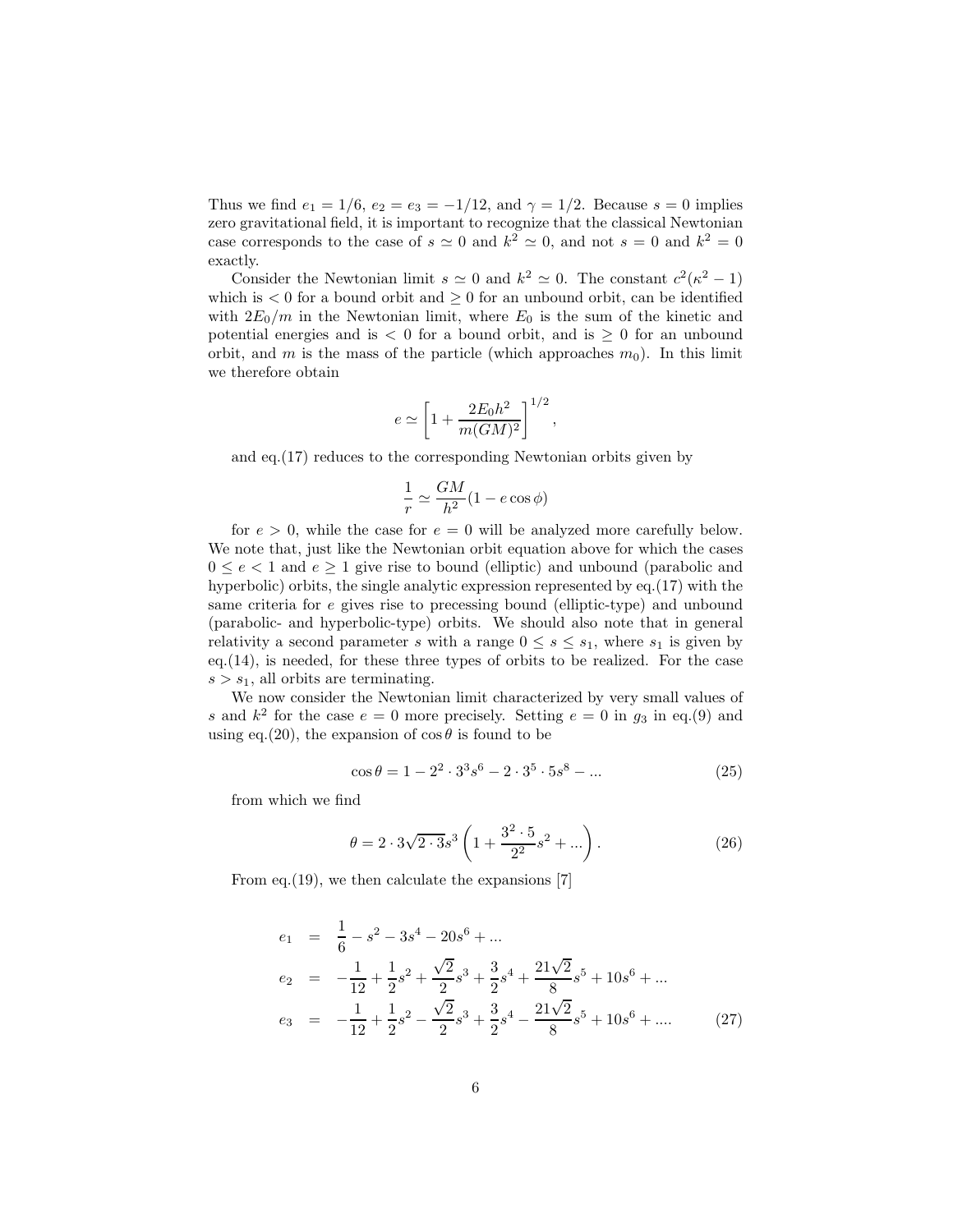From eq.(18), we obtain

$$
\gamma = \frac{1}{2} - \frac{3}{2}s^2 + \frac{\sqrt{2}}{2}s^3 - \frac{27}{4}s^4 + \frac{33\sqrt{2}}{8}s^5 + \dots
$$
  

$$
k^2 = 4\sqrt{2}s^3 \left(1 + \frac{45}{4}s^2 + \dots\right),
$$
 (28)

and from [5]  $K(k) = (\pi/2)(1 + k^2/4 + ...)$ , we find

$$
K(k) = \frac{\pi}{2} \left( 1 + \sqrt{2}s^3 + \dots \right). \tag{29}
$$

Using the above equations and eq.(19), the orbit equation  $(17)$  becomes

$$
\frac{1}{q} \simeq 2s^2 \left\{ 1 - \sqrt{2}s \left[ 1 - 2sn^2(\gamma \phi, k) \right] \right\},\,
$$

or, after substituting eqs. $(3)$ ,  $(11)$  and  $(15)$ ,

$$
\frac{1}{r} \simeq \frac{GM}{h^2} \left\{ 1 - \sqrt{2}s[1 - 2sn^2(\gamma\phi, k)] \right\},\tag{30}
$$

where  $\gamma$  and  $k^2$  are given by eq.(28). The elliptic function  $sn(\gamma\phi, k)$  can be expanded in power series in s for  $e = 0$  as

$$
sn(\gamma\phi, k) = \sin\frac{\phi}{2} - \frac{3\phi}{2}s^2\cos\frac{\phi}{2} + \dots
$$

To order s, we find that the Newtonian limit of the orbit equation for  $e = 0$ can be expressed as

$$
\frac{1}{r} = \frac{GM}{h^2} \left( 1 - \sqrt{2} s \cos[(1 - \delta)\phi] \right),\tag{31}
$$

where  $\delta \simeq 3s^2$ . Thus, according to general relativity, the Newtonian limit (for s and  $k^2$  very small) of the orbit of a particle for  $e = 0$  is not a true circular orbit but is an orbit with an eccentricity equal to  $\sqrt{2s} \equiv \sqrt{2GM/(hc)}$ , and is thus an elliptical orbit.

Using eqs. $(24)$  and  $(27)$ , we find the true eccentricity is given by

$$
\varepsilon = \sqrt{2}s + \dots
$$

in agreement with that given in eq.(31). Only if  $s = 0$  does the orbit represented by eq.(31) become a true circular orbit, but then it is the case of zero gravitational field and the radius  $h^2/(GM)$  of the orbit is infinite  $(h^2/(GM))$  $(hc/GM)(h/c) = (\infty)(h/c)$  because  $s \equiv GM/(hc) = 0$ , and thus the particle is going in a straight line.

The precessing elliptical orbit for small s is represented by eq.(31) or eq.(30). The angle of precession, from eq. $(21)$ , is given by

$$
\Delta \phi \simeq 6\pi s^2 = \frac{6\pi (GM)^2}{(hc)^2}.
$$
\n(32)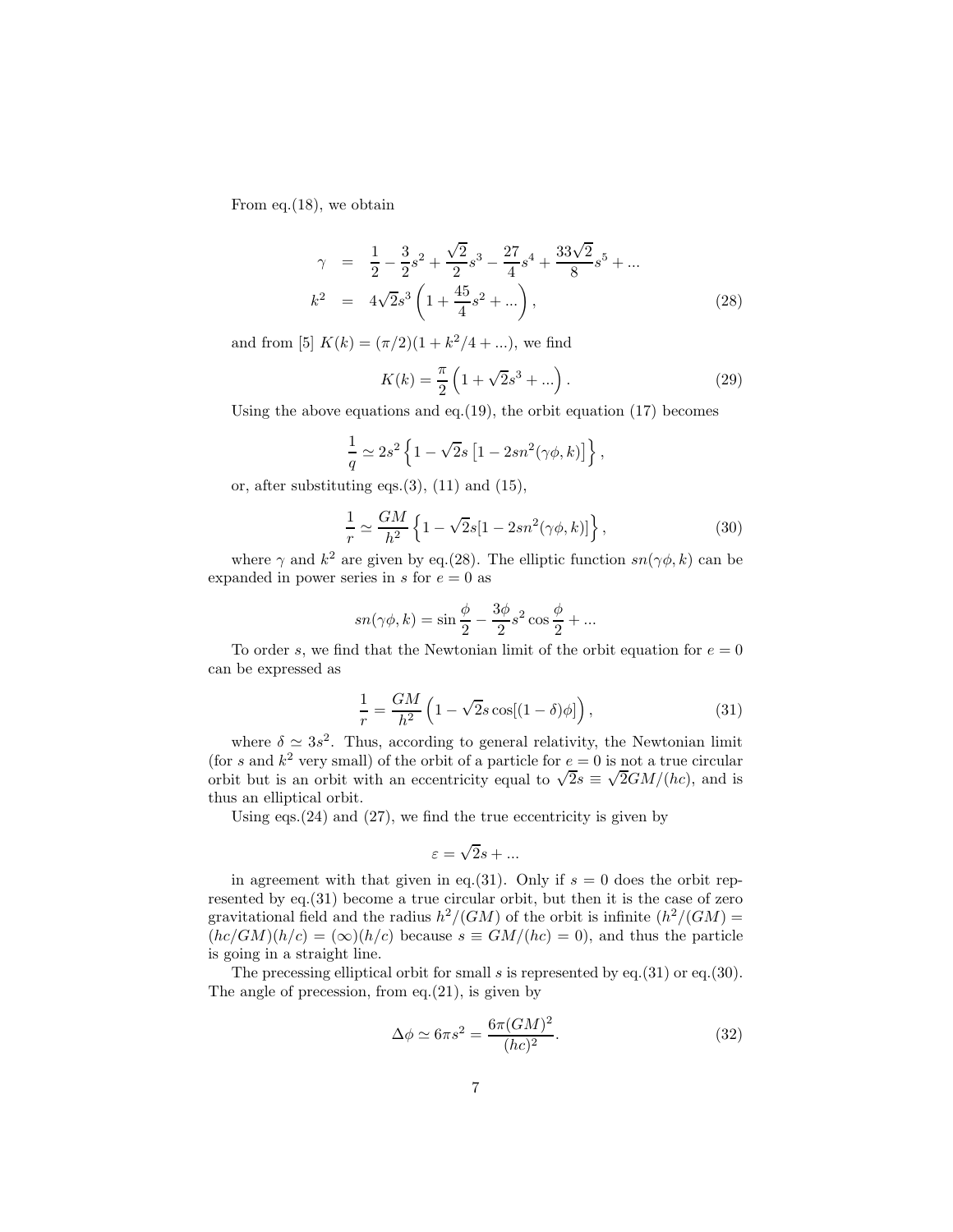We recall from previous work [1, 2, 7] that for  $e > 0$ ,  $\gamma = [1 - (3 - e)s^2 + ...]$ ,  $k^2 = 4es^2 + ...$ , the approximate precessing elliptical orbit equation is  $1/r =$  $(GM/h^2)\{1 - e \cos[(1-\delta)\phi]\}$  or  $1/r = (GM/h^2)\{1 - e[1 - 2sn^2(\gamma\phi, k)]\}$ . Note that to the order of  $s^2$ , we get the same precession angle  $\Delta \phi$  given by eq.(32) for all elliptical orbits independent of e.

We now consider the second special case for  $k^2$ .

(ii) The special case of  $k^2 = 1$ .

It follows from eqs.(18)-(20) and (13) that  $\cos \theta = -1$ ,  $e_1 = e_2 = \sqrt{g_2/12}$ ,  $e_3 = -\sqrt{g_2/3}, \ \gamma = (3g_2/4)^{1/4}, \ \Delta = 0.$  The range of s values is given by eq.(14) and gives the boundary between Regions I and II. On this boundary defined by  $k^2 = 1$  we have  $g_2 > 0$ ,  $g_3 < 0$ , and the relation between the two is  $\sqrt[3]{g_3} = -\sqrt{g_2/3}.$ 

For  $k^2 = 1$ , eq.(17) becomes

$$
\frac{1}{q} = \frac{1}{3} + 4\sqrt{\frac{g_2}{12}} - 12\sqrt{\frac{g_2}{12}} \sec h^2(\gamma\phi, k).
$$
 (33)

The orbit will be referred to as an asymptotic orbit. For  $0 \le e \le 1$ , the particle starts from an initial position  $q_{\text{max}}$  at  $\phi = 0$  and ends up at  $\phi = \infty$ circling the star or black hole with a radius that asymptotically approaches  $q_{\min}$ , where  $q_{\min}$  is given by

$$
\frac{1}{q_{\min}} = \frac{1}{3} + 4\sqrt{\frac{g_2}{12}},\tag{34}
$$

where  $g_2$  is evaluated using  $s = s_1$  given by eq.(14). For  $e > 1$ , the particle starts from an initial position at infinity at an angle  $\Psi_1$  to the horizontal axis given by

$$
\tanh^{2}(\gamma \Psi_{1}) = \frac{2}{3} - \frac{1}{18} \sqrt{\frac{3}{g_{2}}},
$$

and ends up at  $\phi = \infty$  circling the star or black hole with a radius that asymptotically approaches  $q_{\min}$ .

A possible case of circular orbits is the case of those limiting circles that the asymptotic orbits given by eq.(33) become. The range of the radius  $q_c$  given by  $q_{\min}$  of eq.(34), using the values of  $s_1$  given after eq.(14), is between 2.25 for  $e = 0$  and 1.5 for  $e = \infty$ , i.e. the radii  $r_c$  of the limiting circular orbits are in the range

$$
\frac{3GM}{c^2} \le r_c \le \frac{4.5GM}{c^2},\tag{35}
$$

and they occur for the values of  $s = s_1$  given by eq.(14). However, it is clear that these circular orbits are unstable because orbits exist which are spirally asymptotic to them [8].

Another possible example of a circular orbit comes up as a special case of the terminating orbits in Region I. The terminating orbit in Region I is given by [1]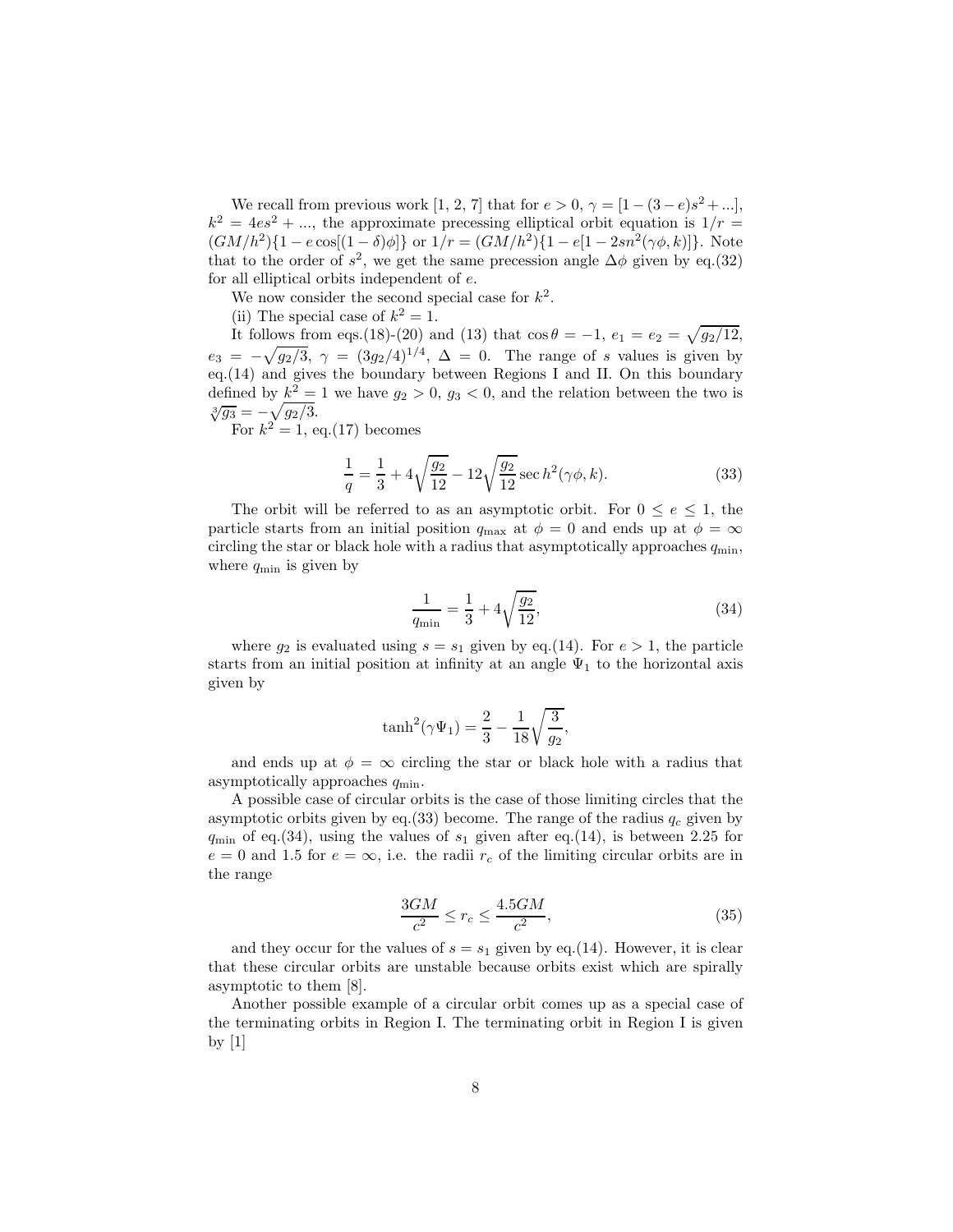$$
\frac{1}{q} = \frac{1}{3} + 4\frac{e_1 - e_2sn^2(\gamma\phi, k)}{cn^2(\gamma\phi, k)}.
$$
\n(36)

where  $U > e_1 > e_2 > e_3$  and  $\gamma, k, e_1, e_2, e_3$  are given by eqs.(18) and (19). For  $0 \le e \le 1$ , the particle, starting from the polar angle  $\phi = 0$  in a direction perpendicular to the line joining it to the star or black hole, at a distance  $q_1$ from the star or black hole, plunges into the center of the black hole when its polar angle reaches  $\phi_1$ , where  $q_1$  and  $\phi_1$  are given by

$$
\frac{1}{q_1} = \frac{1}{3} + 4e_1,\tag{37}
$$

and

$$
\phi_1 = \frac{K(k)}{\gamma}.
$$

For  $e > 1$ , the particle starts from infinity at a polar angle  $\phi = \Psi_1 > 0$  to the horizontal axis given by

$$
sn^2(\gamma\Psi_1)=-\frac{\frac{1}{3}+4e_3}{4(e_2-e_3)},
$$

and plunges into the center of the black hole when its polar angle reaches  $\phi_1$ .

The terminating orbit given by eq.(36) becomes a circular orbit when  $k^2 = 1$ , because for  $k^2 = 1$ , the two roots  $e_1$  and  $e_2$  become equal (see the description before eq.(33)) and  $1 - \tanh^2(\gamma \phi) = \sec h^2(\gamma \phi)$ . We find that the radius  $q_c$  of the circular orbit is given by

$$
\frac{1}{q_c} = \frac{1}{3} + 4e_1 = \frac{1}{3} + 4\sqrt{\frac{g_2}{12}},\tag{38}
$$

which is the same as the radius of the limiting circular orbit given by eq.  $(34)$ . Thus  $q_c$  ranges from 2.25 for  $e = 0$  to 2 for  $e = 1$  and to 1.5 for  $e = \infty$ , and the radius  $r_c$  of the circular orbit is in the same range as that given by eq.(35). However, it is obvious that these circular orbits are unstable because a small perturbation would make them into terminal orbits.

We now consider the relationship of these results from the exact solutions given by eqs. $(17)$  and  $(36)$ , in particular eqs. $(22)$ ,  $(23)$ ,  $(34)$  and  $(38)$ , to the solutions for the circular orbits obtained from the analysis using the effective potential [9], or from the simple consideration of  $r = const.$  Differentiating eq.(6) with respect to  $\phi$ , we obtain

$$
\frac{d^2u}{d\phi^2} + u = \frac{c^2\alpha}{2h^2} + \frac{3\alpha}{2}u^2.
$$
 (39)

Setting  $d^2u/d\phi^2 = 0$  gives a quadratic equation in u and the two solutions for u can be expressed in q given by eq.(15) and in  $q_2$  given by eq.(9) as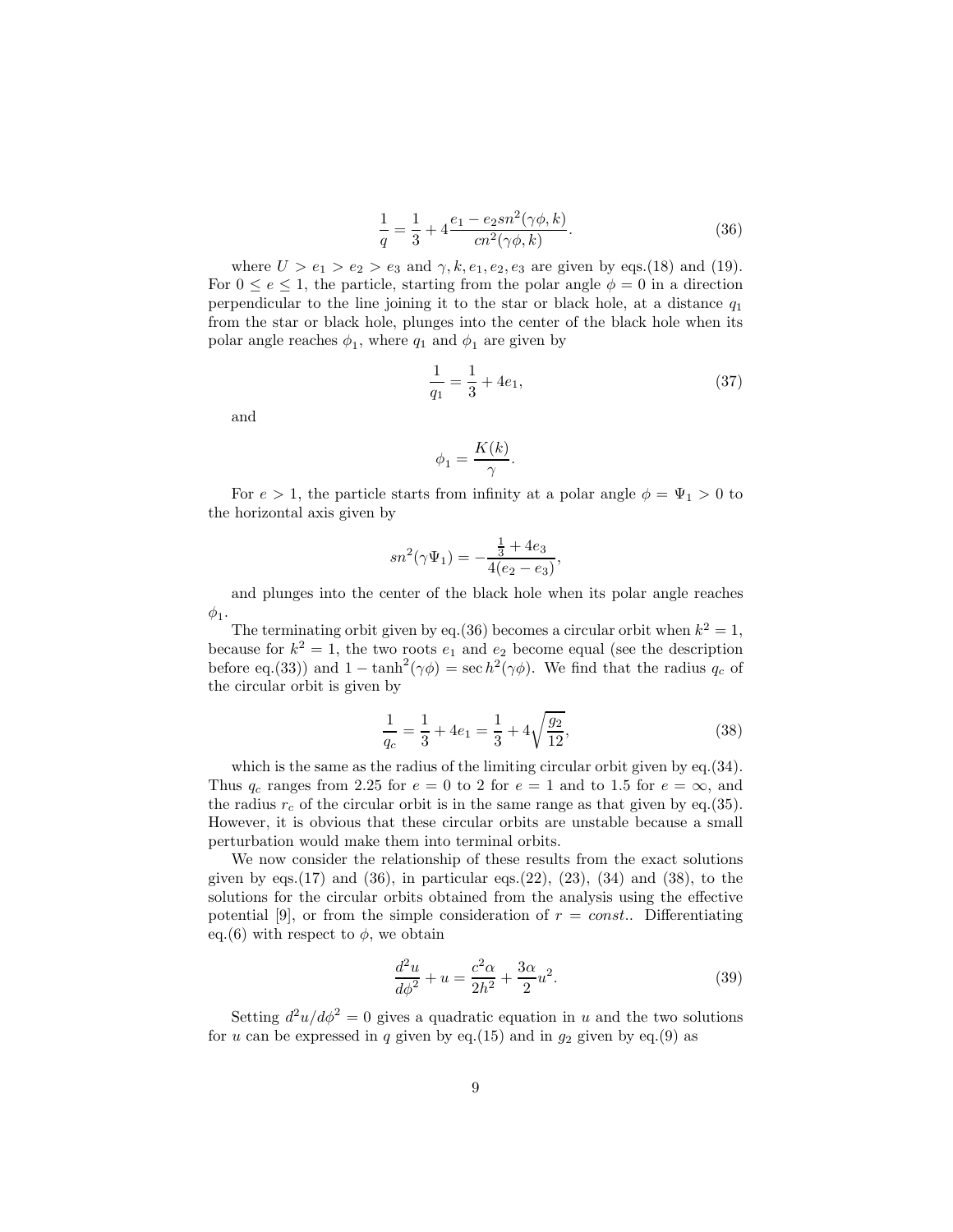$$
\frac{1}{q} = \frac{1}{3} \pm 4 \left(\frac{g_2}{12}\right)^{1/2}.
$$
 (40)

The effective potential analysis [9] chose what seemed to be a reasonable range

$$
0 \le s^2 \le \frac{1}{12} \tag{41}
$$

and thus

$$
\frac{1}{12} \ge g_2 \ge 0\tag{42}
$$

for the solutions given by eq.(40) to remain real. Applying the inequalities given by  $eq.(42)$  to the solution given by  $eq.(40)$  with the lower sign (corresponding to the minimum of the effective potential) gives a range  $3 \leq q \leq \infty$  or a range for the radius r of a possible stable circular orbit as

$$
\frac{6GM}{c^2} \le r \le \infty,\tag{43}
$$

and applying the same inequalities given by  $eq.(42)$  to the solution given by eq.(40) with the upper sign (corresponding to the maximum of the effective potential) gives a range  $1.5 \le q \le 3$  or a range for the radius r of a possible unstable circular orbit as

$$
\frac{3GM}{c^2} \le r \le \frac{6GM}{c^2}.\tag{44}
$$

We now want to see what our analytic solutions give for the parameter space we are using.

First we realize that eq.(17) represents a circular orbit only when  $e_2$  = e<sub>3</sub>. Because e<sub>3</sub> is negative for the entire range  $0 \leq k^2 \leq 1$  corresponding to  $0 \le \theta \le \pi$  (see eq.(19)), q must be greater than 3 and hence there is a lower bound to the radius  $r > 6GM/c^2$  which is in agreement with eq.(43). However, equating the expressions for  $e_2$  and  $e_3$  given in eq. (19) requires that  $\theta = 0$  if we confine ourselves to  $e \ge 0$  so that we have  $e_2 = e_3 = -(g_2/12)^{1/2}$ . Under these conditions, one has, from eqs. $(22)$  and  $(23)$ ,

$$
\frac{1}{q_{\min}} = \frac{1}{q_{\max}} = \frac{1}{3} + 4e_2 = \frac{1}{3} - 4\left(\frac{g_2}{12}\right)^{1/2},\tag{45}
$$

which can be identified with the solution  $(40)$  with the lower sign. However, setting  $e_2 = e_3$  in eq.(18) shows that the solution given by eq.(45) requires  $k^2 = 0$  which, together with  $\theta = 0$  also requires  $s = 0$  as the only possible value for s (which gives  $r = \infty$ ) (see the discussion of the special case of  $k^2 \simeq 0$ after eq.  $(24)$  and the discussion after eq.  $(31)$ ). Thus our exact solution excludes any finite value of  $r$  given in eq.(43) as a possible radius for a circular orbit for the parameter space we are using. But  $s = 0$  corresponds to the case of zero gravitational field which makes this solution useless. Our solution given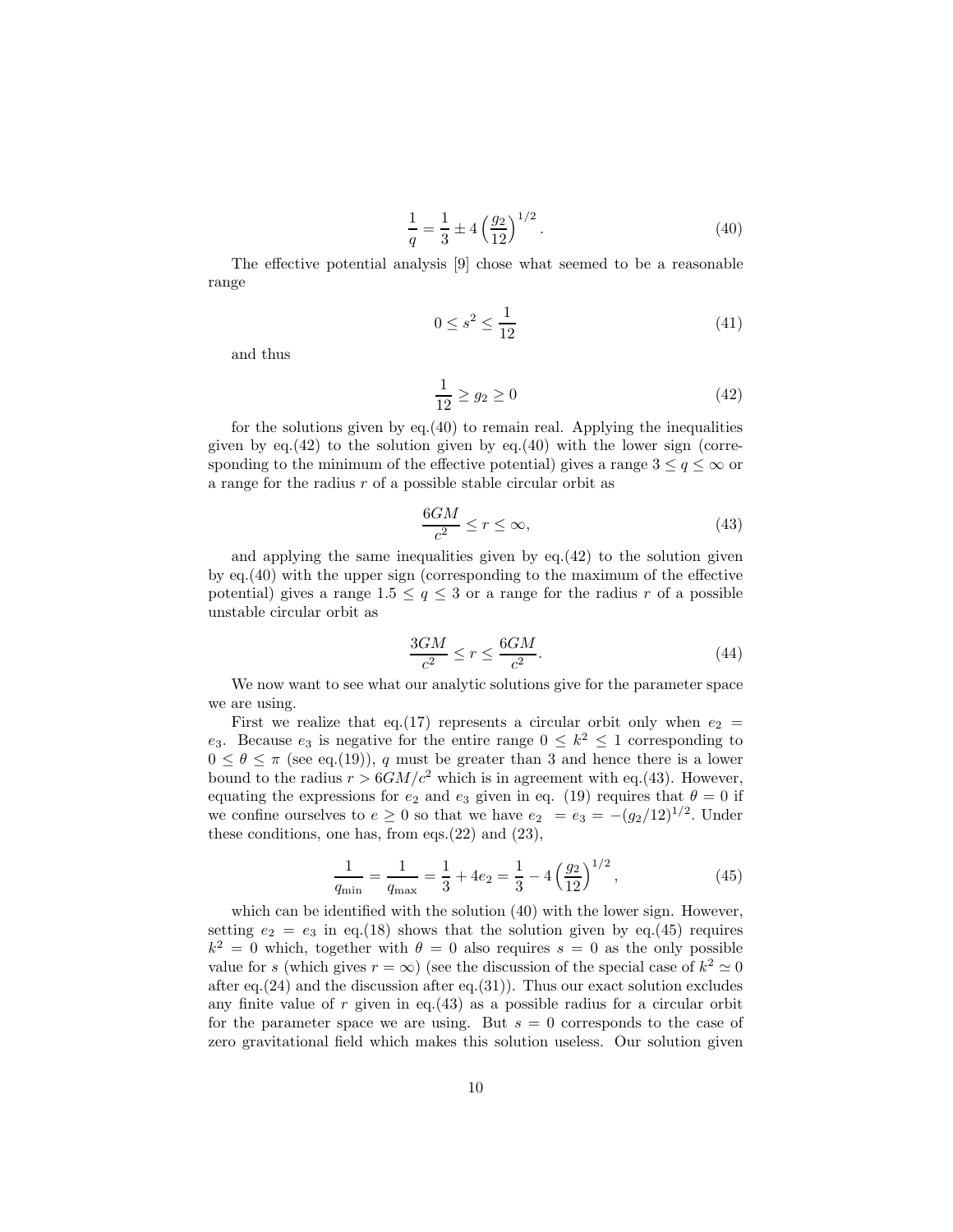by eq.(30) gives the best possible nearly circular orbit; it states that a stable most "circular" orbit with  $e = 0$  and with  $s \simeq 0$  and  $k^2 \simeq 0$  must have a small but nonzero true eccentricity  $\varepsilon$  equal to  $\sqrt{2}s$  and is thus elliptical and precesses with a precession angle  $\Delta \phi \simeq 6\pi s^2$ .

We now consider the solution given by the upper sign in eq.  $(40)$ . It can be identified with our analytic solutions (17) and (36) when  $k^2 = 1$  (see eqs.(34) and (38)). Note that these are two separate cases: Eq.(34) gives the limiting radius of an asymptotic orbit from solution (17), and eq.(38) gives the radius of a circular orbit that a terminating orbit given by solution (36) becomes under a special case. As previously discussed, our exact solutions clearly show that both these cases correspond to unstable circular orbits. Our exact analytic solutions that apply for  $\Delta \leq 0$  show the range given by eq.(35) to be the possible range of radii for an unstable circular orbit for the parameter space we are using.

Thus comparing our analytic solutions while confining ourselves to the parameter space  $e > 0$  with those obtained from the effective potential theory, we find a stable circular orbit only for  $r = \infty$  compared with eq.(43), and an unstable circular orbit in the range given by eq.(35) compared to that given by  $eq.(44)$ .

We now consider the extended space characterized by  $e^2 < 0$ . Our analytic solution (17) still applies in this region given by  $\Delta \leq 0$ . The upper boundary of this region is still given by eq.(14) from the coordinate point  $e^2 = 0$ ,  $s^2 = 2/27$ to the point  $e^2 = -1/3$ ,  $s^2 = 1/12$ , which we shall call the vertex point, at which  $g_2 = g_3 = 0$ , and the three roots of the cubic equation (12) are equal to zero. The upper boundary characterized by  $k^2 = 1$  in the extended parameter space is still defined by  $s_1$  (eq.(14) with  $2/27 < s_1^2 \le 1/12$ ) and eqs.(34) and (38) still hold. Thus in the extended space we have unstable circular orbits with radii in the range given by

$$
\frac{4.5GM}{c^2} < r \le \frac{6GM}{c^2},\tag{46}
$$

which, together with the possible unstable circular orbits with radii given by eq.(35) in the parameter space  $e \geq 0$ , make up the total interval given by eq.(44) which was derived by the effective potential theory. A similar analysis holds for the range of radii of the limiting circles of the asymptotic orbits.

The left boundary of Region I is given by  $s = s'_1$ , where  $s'_1$  is given by

$$
s_1^{\prime 2} = \frac{1 - 9e^2 - \sqrt{(1 - 9e^2)^2 + 27e^2(1 - e^2)^2}}{27(1 - e^2)^2},\tag{47}
$$

and it extends from the vertex at  $(e^2, s^2) = (-1/3, 1/12)$  to the origin at  $(e^2, s^2) = (0, 0)$ . It can be verified that along this left boundary of Region I,  $\cos \theta$  given by eq.(20) is equal to 1, and we have  $e_2 = e_3$ ,  $k^2 = 0$ , and  $\varepsilon = 0$  from eq.(24). This means that we have possible stable circular orbits along the left boundary curve with radii in the range given by eq.(43). It is to be noted that all possible stable circular orbits with finite radius are in the extended parameter space  $e^2$  < 0, and the physical implication of this extended parameter space should be noted.